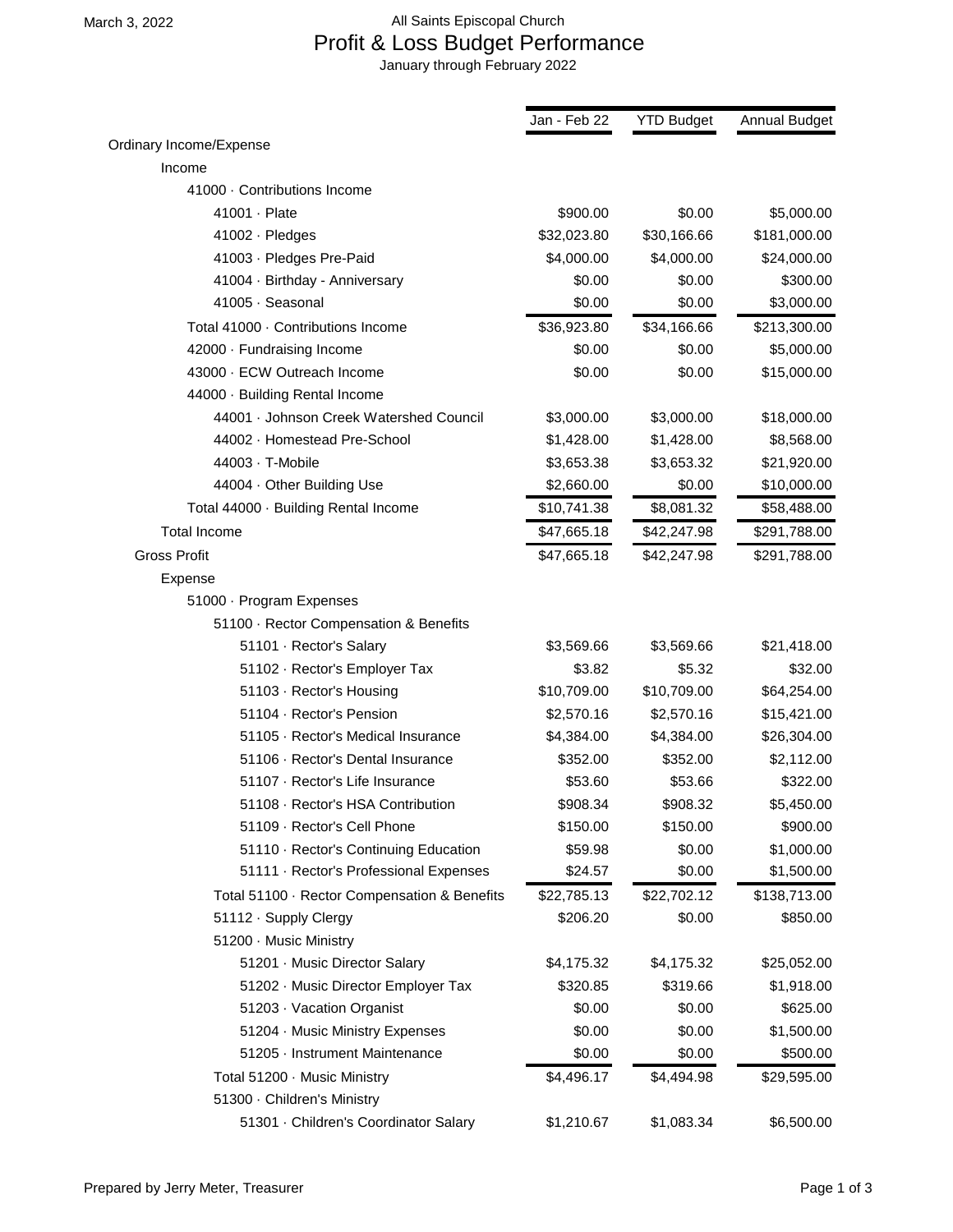## March 3, 2022 **All Saints Episcopal Church**  Profit & Loss Budget Performance January through February 2022

|                                         | Jan - Feb 22   | <b>YTD Budget</b> | Annual Budget |
|-----------------------------------------|----------------|-------------------|---------------|
| 51302 · Children Coord Employer Tax     | \$93.17        | \$81.34           | \$488.00      |
| 51303 · Child Care Provider Salary      | \$346.50       | \$348.66          | \$2,092.00    |
| 51304 · Child Care Prov Employer Tax    | \$26.74        | \$28.50           | \$171.00      |
| 51305 · Children's Ministry Expenses    | \$233.51       | \$0.00            | \$500.00      |
| Total 51300 · Children's Ministry       | \$1,910.59     | \$1,541.84        | \$9,751.00    |
| 51400 · Youth Ministry                  |                |                   |               |
| 51401 · Youth Coordinator Salary        | \$208.37       | \$208.36          | \$2,292.00    |
| 51402 · Youth Coord Employer Tax        | \$16.07        | \$15.63           | \$172.00      |
| 51403 · Artist in Residence Salary      | \$208.37       | \$208.36          | \$2,292.00    |
| 51404 · Artist in Residence Employ Tax  | \$16.07        | \$15.63           | \$172.00      |
| 51405 · Youth Ministry Expenses         | \$23.86        | \$0.00            | \$500.00      |
| Total 51400 · Youth Ministry            | \$472.74       | \$447.98          | \$5,428.00    |
| 51500 · Outreach Ministry               |                |                   |               |
| 51501 · Adult Education                 | \$0.00         | \$0.00            | \$100.00      |
| 51502 · Altar Guild                     | \$0.00         | \$0.00            | \$1,200.00    |
| 51503 · Evangelism                      | \$41.20        | \$0.00            | \$100.00      |
| 51504 · Outreach Coordinator Salary     | \$2,000.00     | \$0.00            | \$0.00        |
| 51505 · Outreach Coord Employer Tax     | \$153.88       | \$0.00            | \$0.00        |
| 51506 Grant for Outreach Coordinator    | $-$ \$2,153.88 | \$0.00            | \$0.00        |
| Total 51500 · Outreach Ministry         | \$41.20        | \$0.00            | \$1,400.00    |
| 51600 · Digital Ministry                |                |                   |               |
| 51601 · Digital Director Salary         | \$1,040.00     | \$1,040.00        | \$6,240.00    |
| 51602 · Digital Director Empl Tax       | \$80.08        | \$78.00           | \$468.00      |
| 51603 · Digital Ministry Expenses       | \$27.85        | \$0.00            | \$500.00      |
| Total 51600 · Digital Ministry          | \$1,147.93     | \$1,118.00        | \$7,208.00    |
| Total 51000 · Program Expenses          | \$31,059.96    | \$30,304.92       | \$192,945.00  |
| 52000 · Administrative Expenses         |                |                   |               |
| 52001 · Administrative Assistant Salary | \$4,848.25     | \$3,990.16        | \$23,941.00   |
| 52002 · Admin Assistant Employer Tax    | \$373.34       | \$314.16          | \$1,885.00    |
| 52003 Grant for Admin Assistant         | $-$1,666.66$   | $-$1,666.66$      | $-$10,000.00$ |
| 52004 · Admin Assistant Insurance       | \$1,316.00     | \$1,316.00        | \$7,896.00    |
| 52005 · Admin Assistant Pension         | \$436.35       | \$359.16          | \$2,155.00    |
| 52006 · Bluetick Janitorial Services    | \$1,370.00     | \$1,370.00        | \$8,220.00    |
| 52007 · Office Expenses & Supplies      | \$368.98       | \$0.00            | \$1,300.00    |
| 52008 · Postage & Delivery              | \$60.00        | \$0.00            | \$1,000.00    |
| 52009 · Office Telephone                | \$640.83       | \$626.00          | \$3,756.00    |
| 52010 · Copier                          | \$956.93       | \$633.32          | \$3,800.00    |
| 52011 · Computer Maintenance            | \$0.00         | \$0.00            | \$200.00      |
| 52012 · Advertising                     | \$0.00         | \$0.00            | \$250.00      |
| $52013 \cdot V$ estry                   | \$0.00         | \$0.00            | \$300.00      |
| 52014 · Clergy Conference               | \$0.00         | \$0.00            | \$300.00      |
| 52015 · Convention                      | \$0.00         | \$0.00            | \$250.00      |
| 52016 · Breeze Church Management        | \$100.00       | \$100.00          | \$600.00      |
| Total 52000 · Administrative Expenses   | \$8,804.02     | \$7,042.14        | \$45,853.00   |